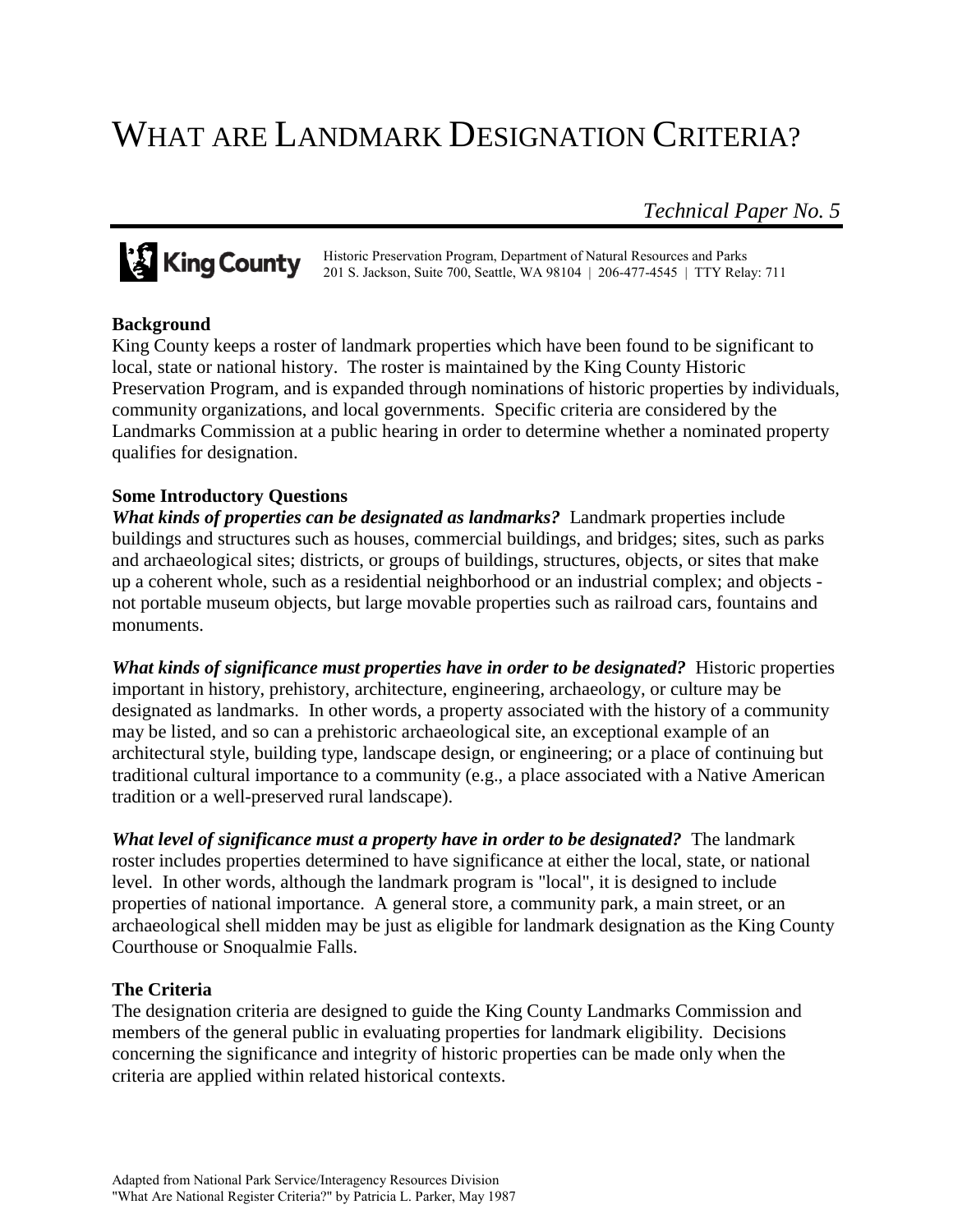An historic resource may be designated as a King County Landmark if it is more than forty years old or, in the case of a landmark district, contains resources that are more than forty years old, and possesses integrity of location, design, setting, materials, workmanship, feeling and association, and:

## *A1. Is associated with events that have made a significant contribution to the broad patterns of local, state or national history;*

This means that a property can be designated if it is associated with a particular event - for example, the founding of a community, or an invention - significant in history at the local, state, or national level. It also means that a property can be designated if it is associated with a series of events or processes that have been significant parts of "broad patterns" of local, state, or national history. Examples of the latter might be the economic growth or decline of a community during a particular period, the development of a transportation or communication system, a pattern of agricultural land use, or a period of prehistoric, environmental, or cultural change.

*A2. Is associated with the lives of persons significant in local, state or national history;*

This criterion means that a property can be designated if it is associated with an individual who has made an important contribution to local, state, or national history. Examples include the founders of a community, an important writer or inventor, a political figure, or a community leader.

*A3. Embodies the distinctive characteristics of a type, period, style or method of design or construction, or that represents a significant and distinguishable entity whose components may lack individual distinction;*

This is a complex criterion. The first part, concerning distinctive characteristics, means that a property can be designated if it is a good example of a particular architectural style, a kind of engineering, a kind of landscape architecture, or the informal ("vernacular") forms of construction used in King County during a particular period.

The second part, concerning a distinguishable entity whose components may lack individual distinction, recognizes districts. A district may be significant as a whole even though it may be composed of elements - sites, buildings, structures and objects - that would not qualify individually. The identity of districts results from the grouping of their features and from their interrelationships. For example, a group of warehouses, which are not individually significant, may be important as a group because of their collective representation of an architectural style, their collective use of space, or their collective association with a community's industrial development.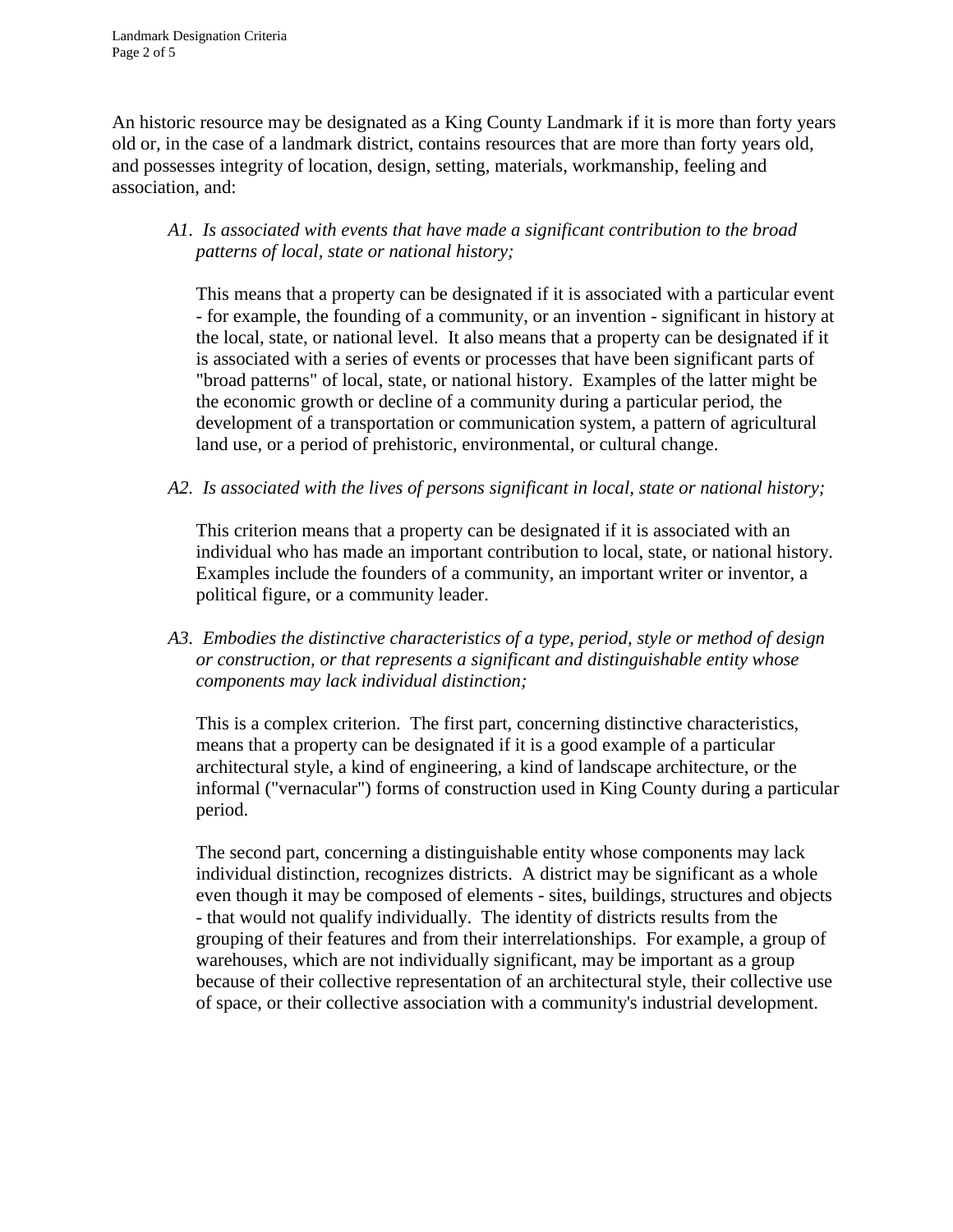*A4. Has yielded, or may be likely to yield, information important to prehistory or history;*

This criterion is usually applied to archaeological sites and districts, representing either historic or prehistoric time periods. It could also be applied to a building, structure, district, or object that could yield important information in architectural history, engineering history, or another field. Information may be important if it can bear on a particularly significant research question about the past, or if it is likely to be useful in addressing research questions that may be developed by archaeologists or others in the future.

*A5. Is an outstanding work of a designer or builder who has made a substantial contribution to the art.*

This allows the designation of properties designed or built by master architects, engineers, landscape architects, or builders. The individual responsible for the property does not necessarily have to be known by name; sometimes the work of a master builder or artisan can be recognized in the vernacular architecture of an area, or even in the prehistoric archaeological record, when the name or the individual has long been lost.

#### **Criteria Considerations**

Criteria considerations are partial exceptions to, or limitations on, the eligibility of properties for landmark designation. In general, cemeteries, birthplaces, or graves of historical figures, properties owned by religious institutions or used for religious purposes, structures that have been moved from their original locations, reconstructed historic buildings, properties primarily commemorative in nature, and properties that have achieved significance within the past forty years are not eligible for designation. Properties that have been moved from their original locations may be eligible if they are significant for architectural reasons, and if their new location is similar to the original in terms of neighboring building types, setbacks, etc.

*Criteria Consideration 1 provides that properties of the above listed types are not eligible for designation, unless they comprise an integral part of districts that meet Criterion A3 above.*

*Criteria Consideration 2 provides that a religious property is not eligible for landmark designation unless it derives primary significance from architectural or artistic distinction or historical importance.* Thus a church may not be designated unless it has architectural or artistic value, or is associated with historically important events or processes. The site of a religious rite cannot be designated unless the site, the rite, or both are associated with broader cultural patterns of historical significance.

*Criteria Consideration 3 provides that a building or structure removed from its original location is not eligible for landmark designation unless it is significant primarily for its architectural or engineering value, or it is the surviving building or structure most directly associated with a historic person or event.* This consideration recognizes that the original location of most historic properties contributes to their significance, so that their relocations may effectively sever them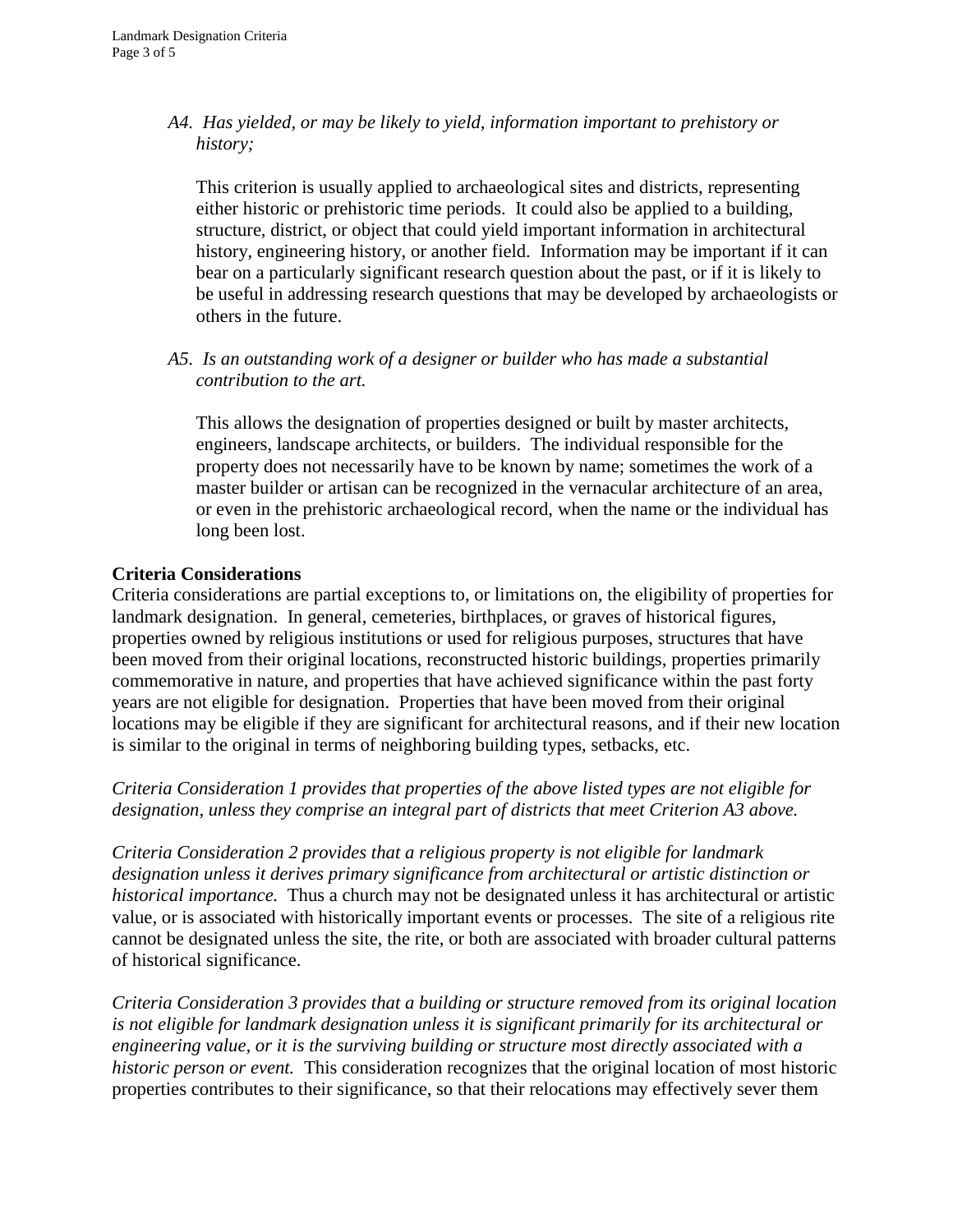from their significant associations. A building significant for its architecture without reference to its surroundings may be eligible for landmark designation even if it has been moved, and, if there is no other building to represent a particular important event or person, then a relocated building may be designated.

*Criteria Consideration 4 provides that a birthplace or grave is not eligible for landmark designation, unless it is that of a historical figure of outstanding importance, and there is no other appropriate site or building directly associated with his or her productive life.* Thus the birthplace or grave of a community's founder is ordinarily not eligible. However, if there is no other place where the founder can be remembered, the birthplace or grave may be designated.

*Criteria Consideration 5 provides that a cemetery is not eligible for landmark designation unless it derives its primary significance from graves of persons of transcendent importance, from age, from distinctive design features, or from association with historic events.* A cemetery containing the remains of many historically important people may be designated, as may one whose tombstones or mortuary architecture are particularly distinctive, or one where significant historical events have occurred. Prehistoric and early historic cemeteries are usually eligible because of their age and their association with broad patterns of community development.

*Criteria Consideration 6 provides that a reconstructed building is not eligible for landmark designation, except under certain exceptional circumstances.* A reconstructed building can be designated if the reconstruction is historically accurate, if the building is accurately represented as part of a restoration master plan, and if no other original building or structure with the same association has survived. In other words, "stage set" reconstructions of historic places, such as "ghost towns" created out of whole cloth where no historic town ever existed cannot be designated, but reconstructed buildings or structures can be designated if they are the only properties representing a particular event, person, period, or type of construction.

*Criteria Consideration 7 provides that properties that are primarily commemorative in intent cannot be designated, unless design, age, tradition, or symbolic value invests such properties with their own historical significance.* Thus the statue of a town's founder cannot be designated unless it is an extremely good example of an artistic or architectural tradition, or is associated with traditions or events that give it its own significance, apart from that of the founder.

*Criteria Consideration 8 forbids the designation of properties achieving significance within the past forty years unless such properties are of exceptional importance.* Forty years is a general estimate of the period of time necessary for the development of the historical perspective necessary to evaluate significance. Properties associated with World War II and the early postwar period are now eligible for landmark designation, for example, and increasing attention is being given to properties associated with the post-war period.

## **Integrity**

Besides meeting one or more of the designation criteria, a property must also have **integrity of location, design, setting, materials, workmanship, feeling and association** in order to be eligible for landmark designation. This means, in effect, that if a property has been seriously compromised by unsympathetic alterations, it may not be eligible for designation.